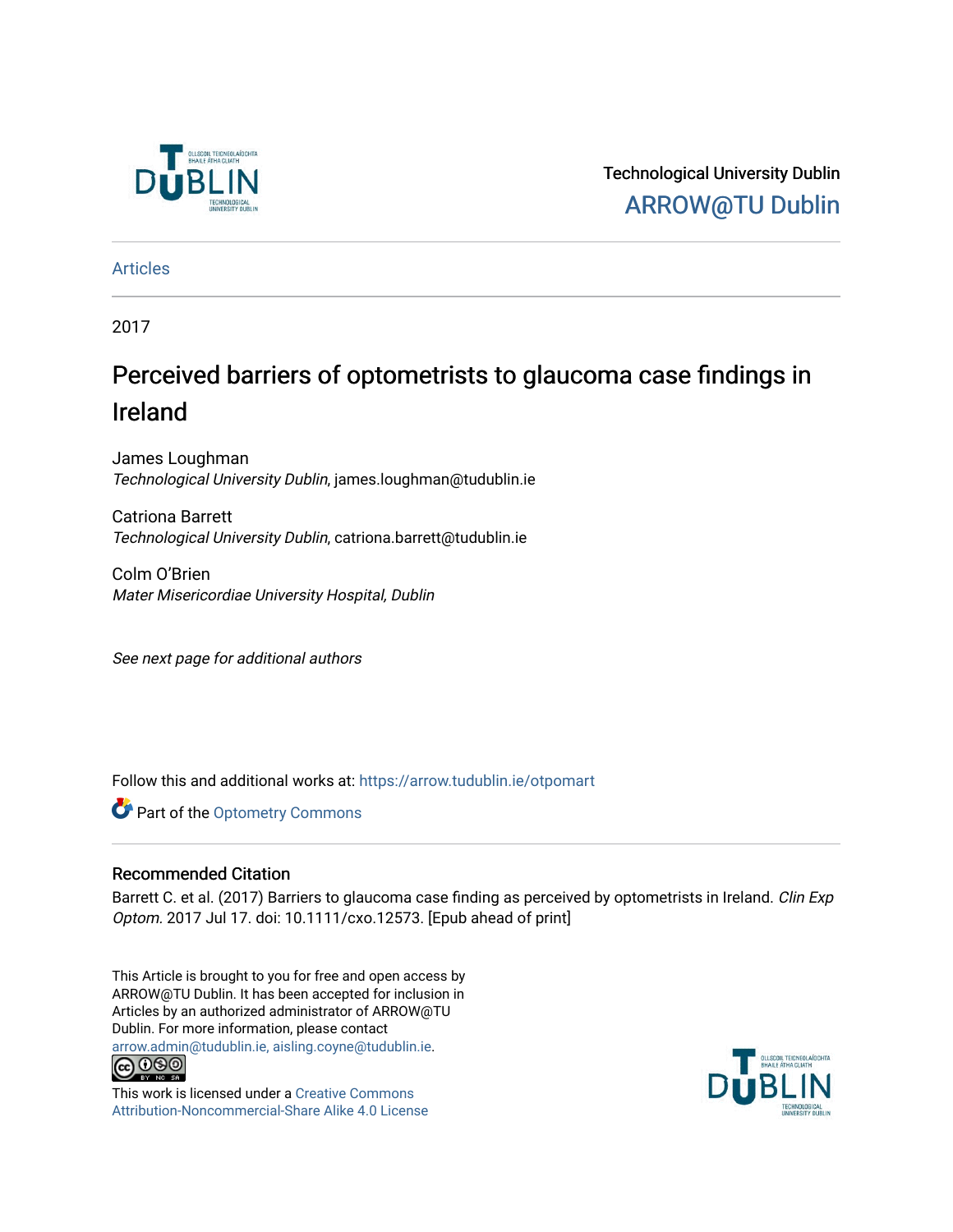# Authors

James Loughman, Catriona Barrett, Colm O'Brien, and John S. Butler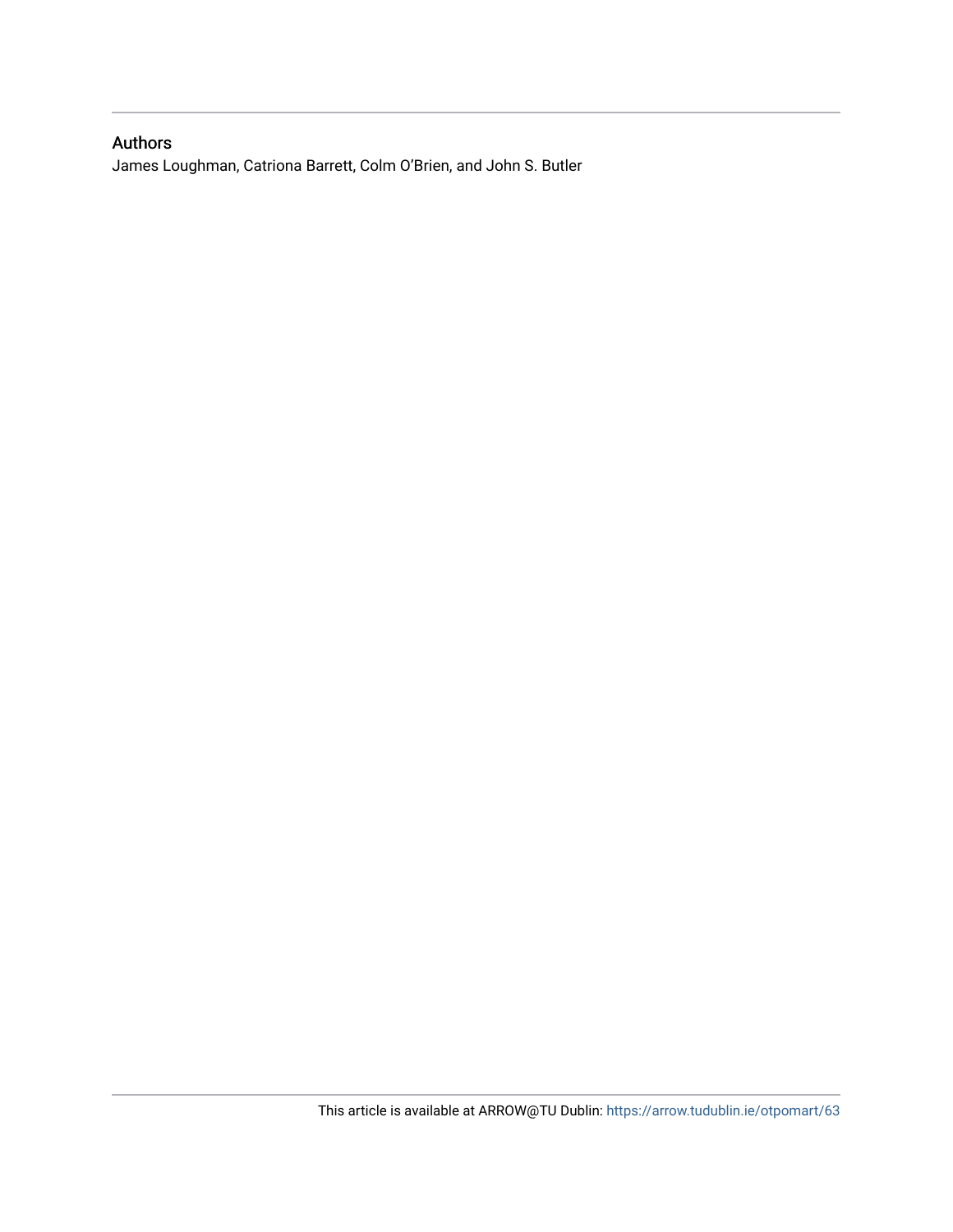<span id="page-2-0"></span>

|    | Code<br>Journal | $\sim$<br>Article<br>Ш | II IN-<br>$\sim$<br>Dispatch.<br>∵u∹JU⊥. | $\mathbf{r}$<br>CE:<br>No |
|----|-----------------|------------------------|------------------------------------------|---------------------------|
| -- | $\sim$<br>ēΔ    | 12572<br>ن ر ب         | No.<br>10<br>Pages:<br>Οİ                | ME:<br>N <sub>0</sub>     |
|    |                 |                        |                                          |                           |

CLINICAL AND EXPERIMENTAL

OPTOMETRY

## RESEARCH PAPER

Perceived barriers of optometrists to glaucoma case findings in Ireland

Clin Exp Optom 2017 DOI:10.1111/cxo.12573 **Catriona Barrett\* BSc FAOI** Colm O'Brien† MD FRCOphth John S Butler‡ PhD James Loughman\*§ PhD FAOI \*School of Physics and Clinical and Optometric Sciences, Dublin Institute of Technology, Dublin, Ireland † Mater Misericordiae University Hospital, Dublin, Ireland ‡ School of Mathematical Sciences, Dublin Institute of Technology, Dublin, Ireland § African Vision Research Institute, University of KwaZulu Natal, Durban, South Africa E-mail: [catriona.barrett@dit.ie](mailto:School of Physics and Clinical and Optometric SciencesDublin Institute of TechnologyDublinIrelandMater Misericordiae University HospitalDublinIrelandSchool of Mathematical SciencesDublin Institute of TechnologyDublinIrelandAfrican Vision Research InstituteUniversity of KwaZulu NatalDurbanSouth Africa) Submitted: 17 January 2017 Revised: 22 April 2017 Accepted for publication: 1 May 2017 Key words: barriers, case finding, glaucoma, optometrist, survey 9 10 AQ1 11 12 13 14 15 16 17 18 19 20 21 22 23 24 25 26 27 28  $90$ 30 31 32 33 34 35 36 37 38 39

Optometrists play a vital role in the detection of glaucoma, the leading cause of irreversible blindness in the world. $1$  The most common glaucoma sub-type, primary open angle glaucoma (POAG), is insidious, progressive and irreversible, presenting a significant public health challenge. In Ireland, approximately eight per cent of blind and partially sighted registrations are attributed to glaucoma. $2$  A study conducted in the west of Ireland showed an overall POAG prevalence of 1.88%, with prevalence rising to 3.2% in those older than 70 years.3 As our population grows and ages, and as life expectancy continues to rise, the burden of glaucoma will increase. Between 2006 and 2014, the Irish population grew by eight per cent and the number of people older than 65 years increased by 14 per cent, $4$  a trend which is predicted to continue<sup>5</sup> and which will lead to an

Background: This research was designed to provide an in-depth exploration of the perceptions of optometrists relating to the challenges of glaucoma case finding in the Irish health-care system. Methods: A survey was developed, piloted and distributed for anonymous completion by

optometrists registered to practise in Ireland. The survey included 10 five-level Likert items exploring potential barriers to glaucoma detection and a free-text box for participants to comment more broadly.

Results: One hundred and ninety-nine optometrists (27 per cent of registrants) responded to the survey. Among the barriers identified, there was notable agreement (71 per cent) with the need for extra training on glaucoma detection. Logistic regression showed that optometrists without postgraduate qualifications were more likely to agree with the need for extra training (OR 3.2, 95% CI 1.3–8.1). Respondents largely agreed (61 per cent) that patient unwillingness to pay additional fees for supplementary glaucoma-specific tests was also a barrier. Appointment times of less than 30 minutes were significantly associated with six of the 10 proposed barriers to glaucoma detection. A logistic regression analysis ( $n = 179$ ) confirmed that the time allotted per appointment was a significant predictor of the agreement time of optometrists as a barrier ( $\chi^2$  [1] = 13.52, p  $< 0.001$ ). Multiple linear regression showed that optometrists with less experience, charging lower fees, and working in large multiples or franchised practices have the shortest appointment times.

Conclusion: The strong link found between postgraduate education and the confidence of optometrists in detecting glaucoma indicates that optometrists wishing to increase their scope of practice in the new legislative environment in Ireland may more actively seek training in areas of interest.

inevitable increase in the demand for

glaucoma-related care. As population screening for POAG detection is neither cost-effective $6$  nor feasible,<sup>7</sup> detection is typically opportunistic. In countries where the optometry profession is well established, the responsibility for glaucoma detection largely falls to optometrists based in community practice. There are no available data for optometric glaucoma referrals in Ireland, but figures from the United Kingdom, where undergraduate training and practice patterns are relatively similar, show that between 90 per  $cent<sup>8</sup>$  and 96 per cent<sup>9</sup> of referrals to ophthalmology for suspect glaucoma originate from optometrists.

The difficulty of the role of the optometrist in the ophthalmic care pathway often goes unrecognised. It has been documented that optometrists are seen differently from other health-care professionals, as patients perceive the profession as having a commercial rather than a health-care role.<sup>10</sup> The responsibilities of an optometric eye examination are broad, as optometrists are tasked with investigating and managing refractive and binocular vision anomalies, while also evaluating ocular health to detect ocular pathology including glaucoma.

Public perception of optometry practices as retail businesses with little to no healthcare role $^{10}$  affects credibility, which has an impact on patient education in relation to perceived utility of optometristrecommended supplementary tests and recall visits, potentially affecting health-care outcomes. Additionally, optometric glaucoma referrals have been scrutinised over the past 25 years,  $8,9,11-15$  with a strong, arguably disproportionate, focus placed on false positive referrals.<sup>16–18</sup>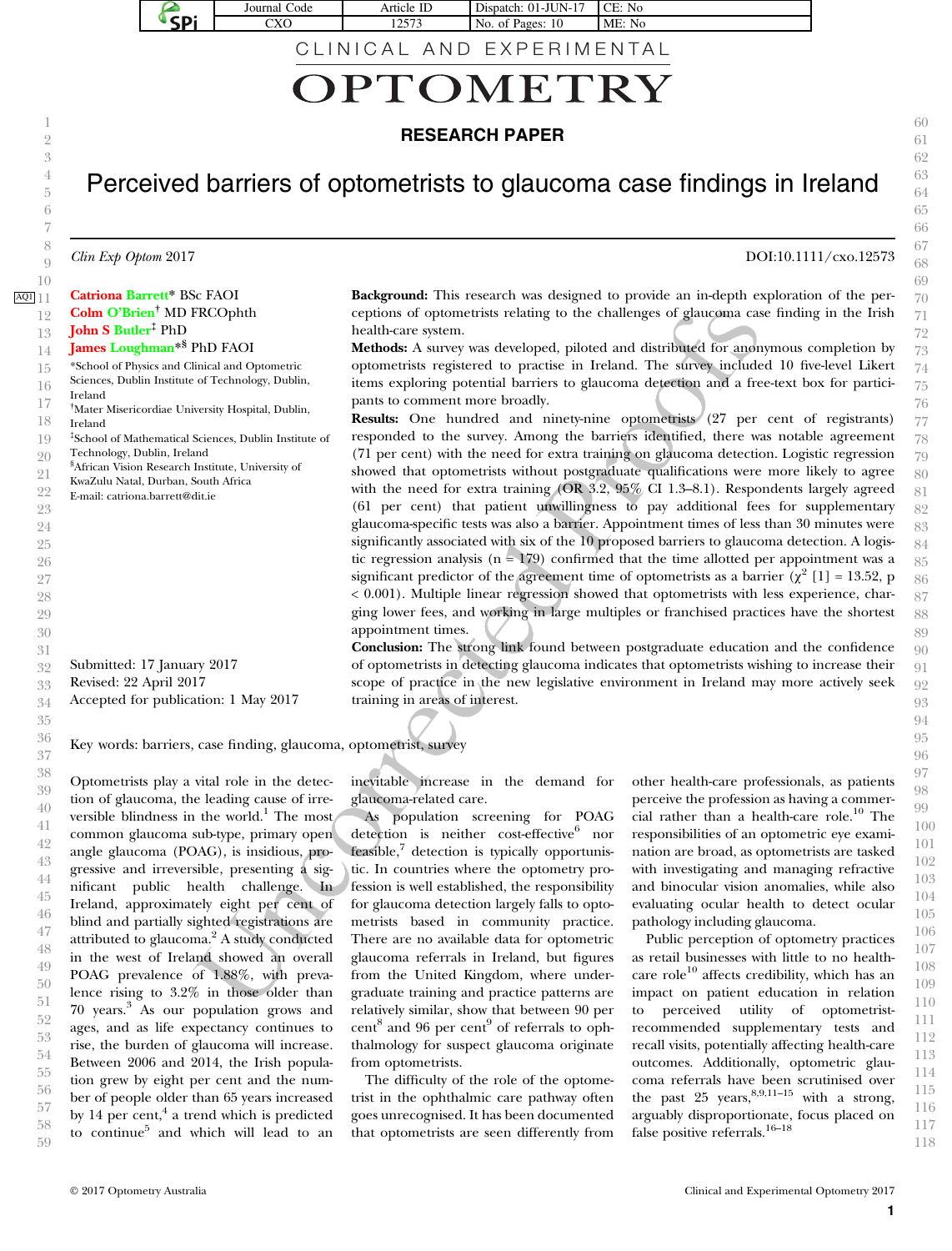Optometrists' responsibilities to detect disease inherently lead to false positive referrals in a population where the relative prevalence of glaucoma is  $low,^{19}$  and this effect is likely to be compounded by a tendency for optometrists to preference sensitivity over specificity in their diagnostic testing.<sup>20</sup> This practice pattern could be considered pragmatic, given that optometrists are required to detect pathology and are at risk of litigation<sup>21,22</sup> if they fail in this duty of care. 1 2 3 4 5 6 7 8  $Q$ 10 11 12

It is understood that no medical test has perfect sensitivity and perfect specificity, and glaucoma detection is a particularly ambiguous area given the significant overlaps in the clinical features of suspicious but normal individuals and those with early glaucoma.19,23 While decreasing false positive referrals for glaucoma would improve efficiency in a hospital eye-care service that is struggling to cope with demand,  $24$  a myopic focus on false positive referrals could be detrimental. Repeated reports of false positive referrals could create a culture of diminishing sensitivity, where referrals are very specific but glaucoma diagnoses are missed because of reticence to refer or inability to carry out follow-up investigations. 13 14 15 16 17 18 19  $20$ 21 22 23 24 95 26 27 28 99 30

This research aims to provide an indepth exploration of the perceptions of optometrists of the challenges for glaucoma detection within the Irish health-care system. In case finding for glaucoma, optometrists face the challenge of detecting an insidious disease of relatively low prevalence, $^{19}$  using tests with limited diagnostic accuracy.19,23 Identifying additional barriers to glaucoma detection in optometric practice can help inform and underpin the future service reform required to cater to the increasing demand for ophthalmic care. Consultation with the profession and investigation of any barriers to clinical practice for glaucoma, represent important precursors to the development of any new glaucoma care schemes. 31 32 33 34 35 36 37 38 39 40 41 42 43 44 45 46 47 48

#### METHODS

49  $50$ 51

A survey to investigate community optometrists' current practices in the detection of POAG was developed. A review of surveys, conducted for similar purposes in the UK, was carried out to inform the design and content of the survey.25,26 52 53 54 55 56 57

Once developed, the survey was validated. An external reviewer, with expertise 58 59

in questionnaire design, first evaluated question construction to ensure that it did not contain leading, confusing or doublebarrelled questions. A pilot survey was then sent to 20 community optometrists. The pilot group was selected at random from a group of 59 optometrists who had taken part in a Dublin-based glaucoma referral refinement scheme. Feedback from the pilot was incorporated into the final survey design.

The survey comprised three sections. The first section was designed to establish demographic information about the optometrists, such as mode of practice and academic qualifications, and to explore appointment times available for routine eye examination. The second section aimed to establish the range of equipment available within practices and to explore the level of confidence of optometrists in performing a range of pertinent examination techniques.

The final section addressed perceived barriers to glaucoma detection during routine eye examinations by optometrists. It contained 10 five-level Likert items that presented possible barriers that might be perceived by optometrists in relation to glaucoma detection. The Likert items were based on themes identified in a 2010 survey of UK-based community optometrists and which presented seven main barriers to optometric detection of glaucoma. $26$  These barriers were expanded for our survey, to include 10 potential barriers (Table 2). Participants were asked to indicate their level of agreement or disagreement with each. A final free-text box was provided for participants to expand on the themes already suggested, or to express their own opinions on the barriers faced by optometrists.

A multi-mode method of distribution was used to maximise survey responses and

#### Variable n Range Mean SD Mode

| Time since qualification (years)                     | 199 | 1-64      | 20.17 | 12.46 | 21 |
|------------------------------------------------------|-----|-----------|-------|-------|----|
| Fee per private eye examination $(\epsilon)$         | 189 | $0 - 98$  | 33.15 | 9.98  | 30 |
| Time per appointment (mins)                          | 192 | $20 - 60$ | 30.52 | 8.20  | 30 |
| Number of optometrists employed within a<br>practice | 180 | $1 - 19$  | 2.65  | 2.41  |    |

Table 1. Practice summary information, Part 2

minimise sampling bias.27 To capture responses from those who may be unlikely to volunteer to take part in an online or postal survey, the survey was launched in paper format at the Association of Optometrists Ireland (AOI) Annual General Meeting in November 2014. There was a nine-week running time for the survey, which ended in January 2015. All optometrists on the electronic data bases of the Federation of Ophthalmic and Dispensing Opticians (FODO) and the AOI were sent a survey information leaflet, a link to the online survey in Google forms, and a printable version for those who preferred to return the survey by post. 60 61 69 63 64 65 66 67 68 69 70 71 72 73 74 75

The survey was anonymous. Practitioners were assured that all individual results would be kept strictly confidential. Participation in the survey was voluntary and completing the survey constituted informed consent. The study was approved by the Research Ethics Committee at Dublin Institute of Technology. 76 77 78 79 80 81 82 83

The data collected were analysed on the Statistical Package for Social Sciences (IBM SPSS Statistics for Windows, Version 22.0, Armonk, NY, USA) and RStudio (RStudio Team [2015]. RStudio: Integrated Development for R. RStudio, Inc., Boston, MA, USA). The results were analysed using descriptive statistics and inferential statistics: Chi-square test of independence, multivariate ordinal regression, logistic regression and linear regression.

#### **RESULTS**

One hundred and ninety-nine optometrists responded to the survey, equating to 27 per cent of optometrists registered in Ireland ( $n = 754$  at 25 July 2014). The study represents a large proportion of the optometrists registered to practise in Ireland, and has a margin of error of six per cent at the 95% confidence level. This falls within

| 105 |
|-----|
| 106 |
| 107 |
| 108 |
| 109 |
| 110 |
| 111 |
| 112 |
| 113 |
| 114 |
| 115 |
| 16  |
| 7   |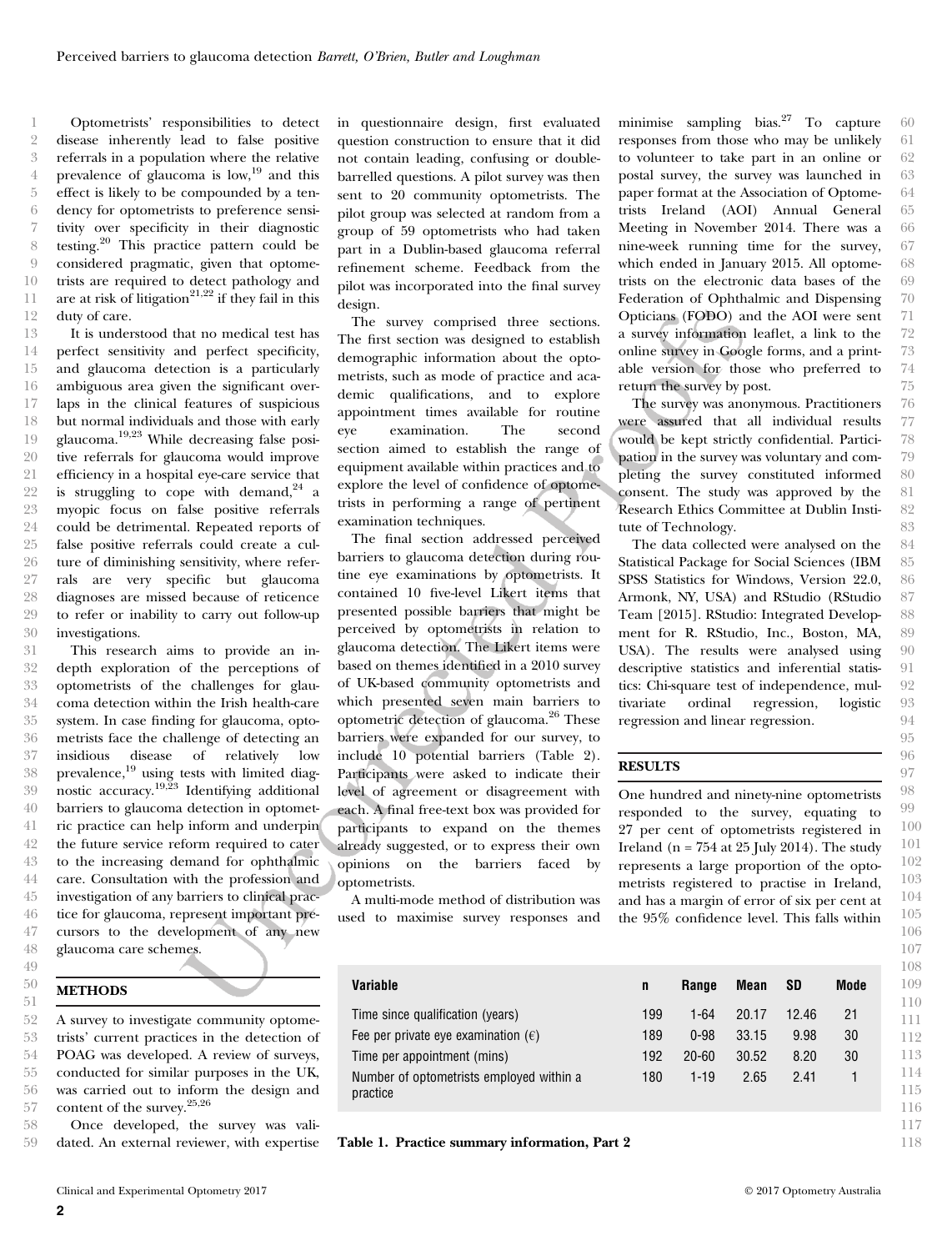|                | <b>Barriers presented</b>                                                                                                                                                        | Agree<br>freq $(\% )$ | <b>Neutral</b><br>freq $(\% )$ | <b>Disagree</b><br>freq $(\% )$ |
|----------------|----------------------------------------------------------------------------------------------------------------------------------------------------------------------------------|-----------------------|--------------------------------|---------------------------------|
| $\mathbf{1}$   | Training needed                                                                                                                                                                  |                       |                                |                                 |
|                | I feel I need extra training on some examination techniques and/or interpretation of some tests results,<br>for example, new technologies such as optical coherence tomography.' | 137 (71%)             | 33(17%)                        | 23 (12%)                        |
| $\overline{2}$ | Unwilling to pay                                                                                                                                                                 |                       |                                |                                 |
|                | Some patients are unwilling to pay an extra fee for supplementary tests that may aid detection of<br>glaucoma. These tests cannot feasibly be offered during the routine exam.'  | 118 $(61%)$           | 45 (23%)                       | 30(16%)                         |
| 3              | Continuity                                                                                                                                                                       |                       |                                |                                 |
|                | Patients shopping around between practices leads to problems with access to previous clinical records<br>and hampers my ability to detect change over time.                      | 104(55%)              | 43 (23%)                       | 43 (23%)                        |
| $\overline{4}$ | Finance                                                                                                                                                                          |                       |                                |                                 |
|                | 'it's not financially viable to purchase specialist equipment and/or schedule repeat testing<br>appointments.'                                                                   | 85 (45%)              | 56 (30%)                       | 49 (26%)                        |
| 5              | Fail to attend                                                                                                                                                                   |                       |                                |                                 |
|                | 'Patients do not consider the eye exam an important health check and so may fail to attend for<br>recommended follow-up tests.'                                                  | 69 (36%)              | 59 (31%)                       | 61 (32%)                        |
| 6              | Time                                                                                                                                                                             |                       |                                |                                 |
|                | 'Time constraints limit my ability to carry out some tests and/or repeat tests.'                                                                                                 | 54 (29%)              | 44 (24%)                       | 89 (48%)                        |
| 7              | Equipment                                                                                                                                                                        |                       |                                |                                 |
|                | 'The equipment available where I work is inadequate; this limits the accuracy of my glaucoma exam.'                                                                              | 45 (24%)              | 34 (18%)                       | 107 (58%)                       |
| 8              | Practice management                                                                                                                                                              |                       |                                |                                 |
|                | Practice staffing and management issues affect my ability to perform necessary tests and/or schedule<br>repeat testing appointments.'                                            | 36(19%)               | 31(16%)                        | 124 (65%)                       |
| 9              | Training not accessible                                                                                                                                                          |                       |                                |                                 |
| 10             | 'Training on glaucoma detection is not available or accessible to me.'<br>Record-keeping                                                                                         | 28 (15%)              | 53 (29%)                       | 104 (56%)                       |
|                | 'Record-keeping within the practice is inadequate and hampers my ability to detect change over time.'                                                                            | 15(8%)                | 15(8%)                         | 161 (84%)                       |

#### Table 2. Frequency of agreement of optometrists with proposed barriers to glaucoma detection during routine eye examinations

an acceptable range for margin of error, allowing a reasonably high degree of confidence in the accuracy of the survey findings.

### Demographic information

Analysis of the demographic data showed a broad geographic range, including

respondents practising in 25 of the 26 counties in the Republic of Ireland. County Dublin, had the highest response  $(n =$ 47, 24 per cent of the total response), followed by County Cork (n = 15, eight per cent), reflecting the population distribution in Ireland.<sup>28</sup> Practice summary information is represented in Figure 1 and Table 1.



#### Figure 1. Practice Summary Information, Part 1

Perceived barriers to glaucoma detection

Ninety-seven percent of participants responded to the Likert items proposing barriers to glaucoma detection in optometric practice and 94 per cent agreed with one or more of the suggested barriers. The most frequently cited barriers included the need for extra training (71 per cent agreement), patient unwillingness to pay for supplementary tests, defined as any diagnostic investigations that cannot feasibly be offered during a routine eye examination (examples might include repeat intraocular pressure measurements or full threshold automated perimetry) (61 per cent agreement), and poor continuity, caused by patients moving between practices (55 per cent agreement). The Likert items presented in the survey and the frequency of agreement with the proposed barriers are represented in Table 2. 98 99 100 101 102 103 104 105 106 107 108 109 110 111 112 113 114 115 116 117 118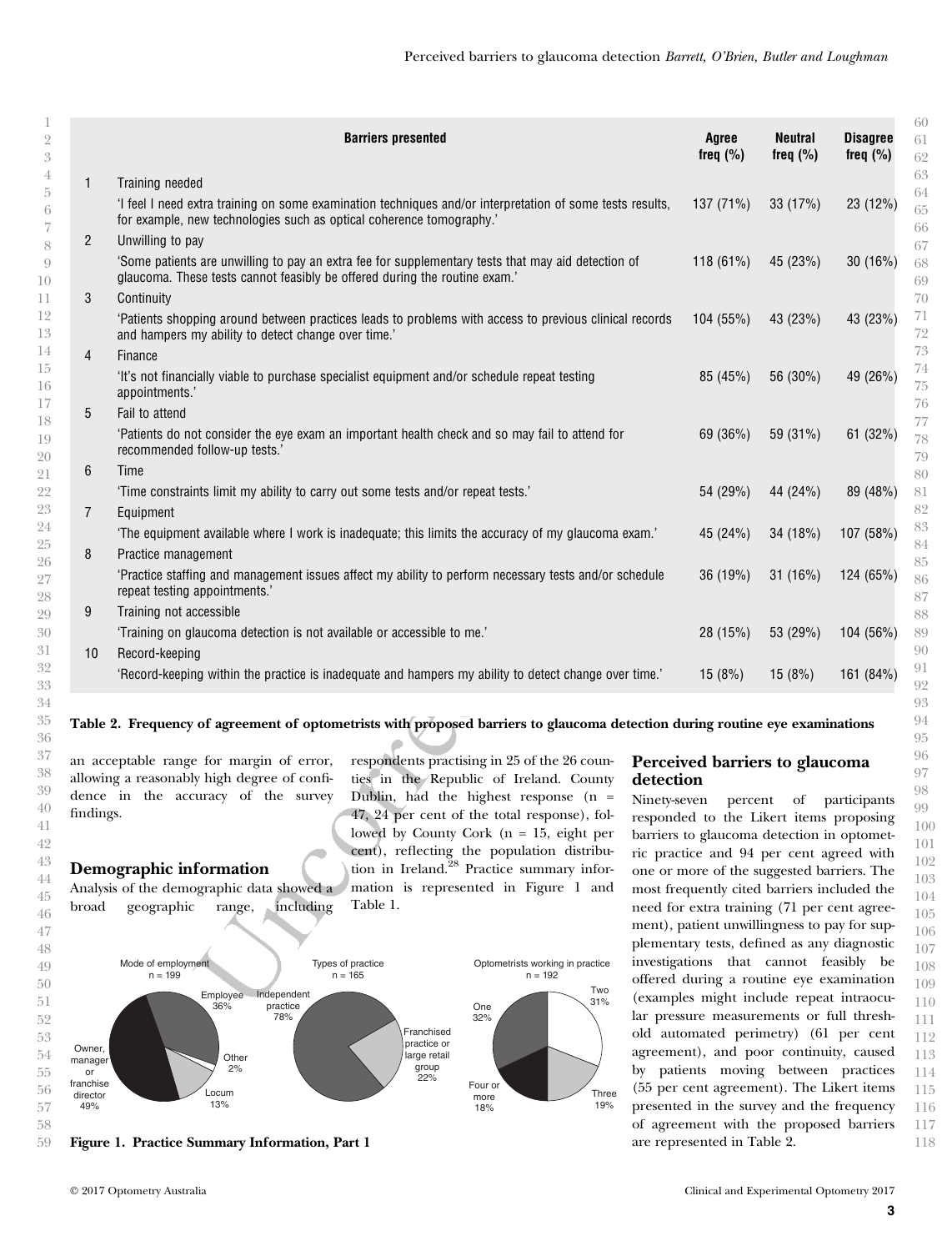<span id="page-5-0"></span>To examine the relationship between the group demographics and agreement with the proposed barriers, a Chi-square test for association was conducted. Agreement with the need for extra training was significantly associated with postgraduate education. Optometrists without postgraduate qualifications were more likely to agree with the need for extra training in glaucoma detection (OR 4.3, 95% CI 1.7–11.6.  $\chi^2$  p = 0.003). 1 2 3 4 5 6 7 8  $\overline{Q}$ 10 11

Agreement with a lack of continuity of care as a barrier to glaucoma detection was associated with both employment status and time allowance per appointment. Employees were statistically significantly more likely to agree with a lack of continuity (OR 2.2, 95% CI 1.1–4.6,  $\chi^2$  p = 0.029), than self-employed persons or those in managerial roles, as were optometrists with shorter appointment times (<30 minutes), who were more likely to agree with lack of continuity (OR 3.0, 95% CI 1.2–7.4,  $\chi^2$ , p = 0.015) than those with more time. 12 13 14 15 16 17 18 19  $20$ 21 22 23 24

Time allowance per appointment emerged as the variable that was significantly associated with the most barriers (n = 6). Those optometrists with an appointment slot shorter than 30 minutes (26 per cent) were statistically significantly more likely to agree that time constraints, equipment levels, staffing and management issues, inadequate record keeping, financial constraints and lack of continuity of care all limit their ability to detect glaucoma in routine practice (OR 2.9 to 6.6,  $\chi^2$ ,  $p < 0.025$  for all). 25 26 27 28 29 30 31 32 33 34 35 36 37

The results of the full Chi-square analysis are shown in Table 3.

#### Regression analysis 42

Logistic and linear regression analyses were conducted to allow continuous variables to be incorporated into the analysis, to maintain the Likert scale ratings of the proposed barriers and to incorporate the effects of confounding factors. 43 44 45 46 47 48

49  $50$ 

#### Perceived need for extra training 51

To explore the impact of potential confounders on the perceived need for extra training, a cumulative odds ordinal logistic regression with proportional odds was run to establish the adjusted ORs for completed postgraduate education, subjective competence on binocular indirect ophthalmoscopy (BIO), tonometry equipment 52 53 54 55 56 57 58 59

available, years since qualification, number of optometrists working within one practice, and access to financial support for continuing professional development (CPD) on the dependent variable, the perceived need for extra training.

The final model statistically significantly predicted the dependent variable over and above the intercept-only model ( $\chi^2$  (7) = 14.656,  $p = 0.041$ . The adjusted odds of optometrists without postgraduate education agreeing with the statement that they needed extra training for glaucoma detection was 3.2 (95% CI 1.3–8.1) times that for optometrists with postgraduate education  $(\chi^2$  [1] 6.204, p = 0.013). Therefore, postgraduate education remained as a significant predictor of agreement with the need for extra training, even when potential confounding factors were included in the analysis.

The remaining predictor variables used in the regression model were not significant. The model is shown in Table 4.

#### Short appointment times

A logistic regression was conducted, incorporating the full time range of appointment slots (removing outliers) to further analyse the effects of appointment duration as a barrier. The analysis was conducted for 179 optometrists, and found that the test of the full model against a constant only model was statistically significant. Time slot allotted per appointment reliably distinguished between agree and disagree (or neutral) responses relating to whether optometrists have enough time to conduct a 'full' test  $(\chi^2 \text{ [1]} = 13.52, \text{ p} < 0.001)$ . For estimate values, see Table 5. Figure 2 shows the probability of disagreeing with time constraints as a barrier (probability of no barrier) versus the appointment slot time, and shows that an appointment time of ~45 minutes would result in a 75 per cent probability of no barrier to diagnosis.

A multiple linear regression was conducted to identify those optometrists most likely to be affected by short appointment times. Fees charged per eye examination, years since qualification and mode of practice (independent private practice versus large multiples or franchises) all proved to be significant predictors of the amount of time available to optometrists per eye examination.  $R^2$  for the overall model was 42.2 per cent with an adjusted  $\mathbb{R}^2$  of 41.1 per cent, a large size effect. The multiple

regression model statistically significantly predicted the time per appointment slot  $(F [3, 158] = 38.412, p < 0.0001)$ . All three variables added statistically significantly to the prediction,  $p < 0.05$ . Regression coefficients, standard errors and exact p-values are shown in Table 6. 60 61 69 63 64 65 66

88

91

The model shows that optometrists with less experience, charging lower fees, and working in large multiples or franchised practices have the shortest appointment times. Using the regression model to predict appointment times illustrates the effects of each independent variable, showing that years of experience had a small although statistically significant effect on the appointment time, while mode of practice had a large effect: optometrists working in independent practice, charging €30 for a sight test with  $10$ ,  $20$  and  $30$  years of experience are predicted to have an appointment slot of 30.80 (95% CI 29.30–26.30), 31.97 (95% CI 30.75–33.19) and 33.1 (95% CI 31.63–34.65) minutes, respectively. For optometrists working in a franchise or multiple, charging €30 for a sight test with 10, 20 and 30 years of experience, the predicted test time is substantially shorter, at 22.92 (95% CI 20.73–25.11), 24.09 (95% CI 21.84–26.33) and 25.26 (95% CI 22.64–27.87) minutes, respectively. AQ4 87 89 90

The final element in the survey was a free-text box, in which respondents could elaborate on their responses or suggest other barriers to glaucoma detection. Nine percent of respondents completed the freetext box. The most commonly cited barrier was a lack of finance or time for diagnostic tests (41 per cent). Specific mentions included shortfalls of state funding and unwillingness of patients to pay supplementary fees as a restriction to buying equipment and giving extra chair time for enhanced or repeated diagnostic tests. Thirty-one percent of respondents cited poor care pathways, including lack of structured referral pathways and absence of multidisciplinary cooperation as a barrier. 99  $Q<sub>2</sub>$ 94 95 96 97 98

#### DISCUSSION

The key findings to emerge from our study include:

• the perceived need for extra training in glaucoma detection and the clear link between a perceived need for training and a lack of postgraduate education 115 116 117 118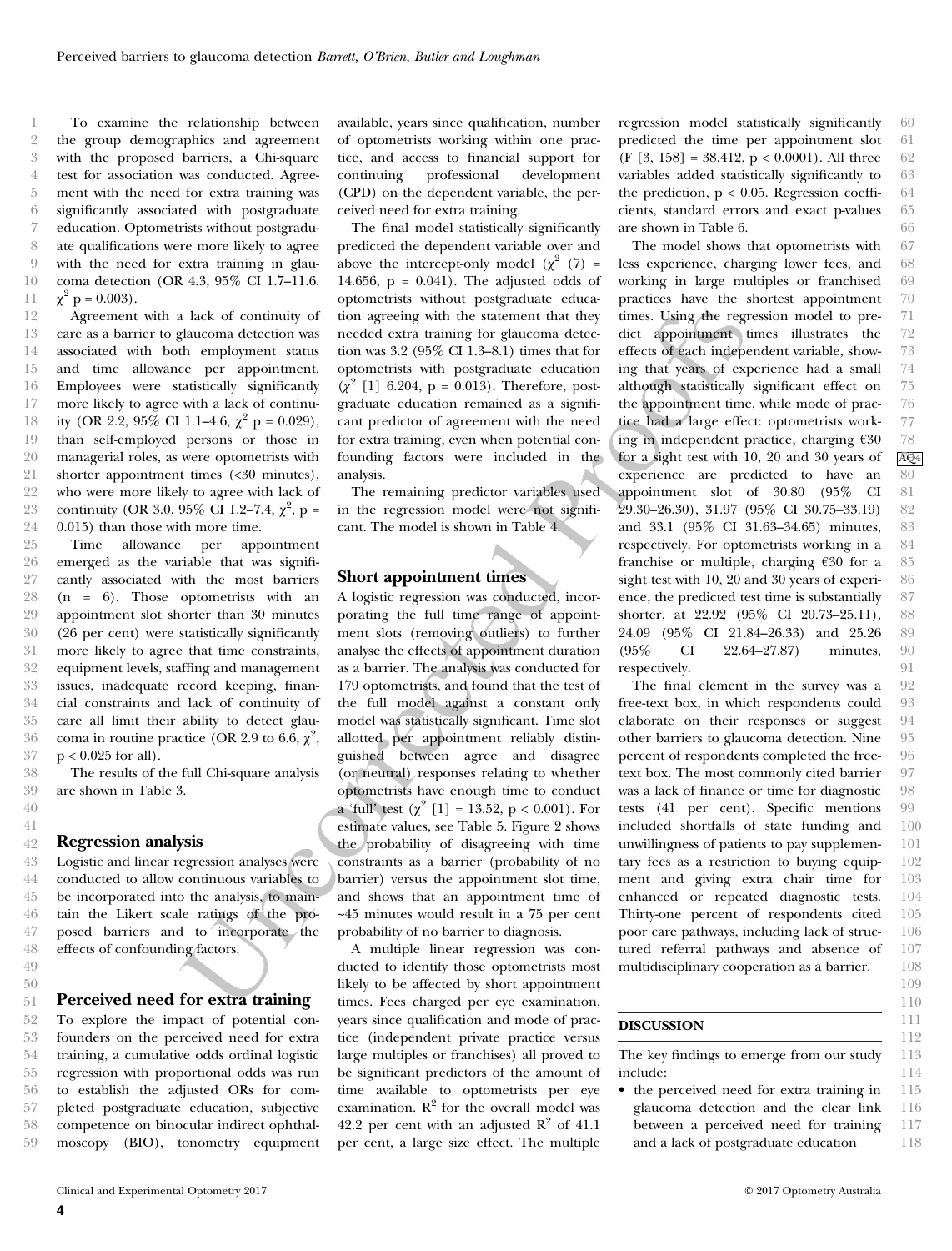| accessible<br>Training<br>not            | 9(28%)                  | 18 (19%)                   | 0.272          | $\overline{1.7}$ | $(0.7 - 4.2)$                   | 16 (25%)             | 11(17%)                                           | 0.260          | $\frac{6}{1}$           | $(0.7 - 3.9)$                    | 9(26%)                      | 19 (20%)              | 0.464           | $1\overline{4}$ | $(0.6 - 3.5)$                   | $6(30\%)$               | 20 (19%)                          | 0.269          | 1,8                        | $(0.6 - 5.3)$                  | 15 (24%)             | 13 (19%)                   | 0.510          | $\overline{1.7}$         | $(0.4 - 5.9)$                       |
|------------------------------------------|-------------------------|----------------------------|----------------|------------------|---------------------------------|----------------------|---------------------------------------------------|----------------|-------------------------|----------------------------------|-----------------------------|-----------------------|-----------------|-----------------|---------------------------------|-------------------------|-----------------------------------|----------------|----------------------------|--------------------------------|----------------------|----------------------------|----------------|--------------------------|-------------------------------------|
| Training<br>needed<br>Record-<br>keeping | 38 (88%)<br>7 (16%)     | 95 (86%)<br>6(5%)          | 0.740<br>0.020 | 12<br>3.7        | $(0.4 - 3.5)$<br>$(1.2 - 11.6)$ | 72 (86%)<br>12 (13%) | 65 (88%)<br>3(4%)                                 | 0.695<br>0.021 | $\overline{0.8}$<br>4.2 | $(0.3 - 2.1)$<br>$(1.1 - 15.5)$  | 31 (80%)<br>9(20%)          | 106 (88%)<br>$6(5\%)$ | 0.165<br>100000 | 0.5<br>5.2      | $(0.2 - 1.3)$<br>$(1.7 - 15.6)$ | 17(85%)                 | 114(87%)<br>$2(10%)$<br>10 $(6%)$ | 0.804<br>0.651 | $\overline{0}$ .0<br>1.442 | $(0.2 - 3.2)$<br>$(0.3 - 7.1)$ | 77 (89%)<br>13 (14%) | 57 (82%)<br>$1(1\%)$       | 0.210<br>0.002 | $\frac{8}{1}$<br>13.0    | $(0.7 - 4.6)$<br>$(1.7 -$<br>101.8) |
| Finance<br>issues                        | 28 (80%)                | 55 (57%)                   | 0.017          | 3.0              | $(1.2 -$<br>7.5)                | 43 (64%)             | 41 (63%)                                          | 0.895          | $\overline{L}$          | $(0.5 - 2.1)$                    | 23 (70%)                    | 62 (61%)              | 0.389           | $\overline{14}$ | $(0.6 - 3.4)$                   | 14 (67%)                | 68 (64%)                          | 0.052          | 1.2                        | $(0.4 - 3.1)$                  | 52 (71%)             | 33 (56%)                   | 0.068          | 2.0                      | $(1.0 - 4.0)$                       |
| Fail to<br>attend                        | 20 (50%)                | 47 (53%)                   | 0.825          | $\overline{0}$ . | $(0.4 - 2.0)$                   | 41 (59%)             | 28 (47%)                                          | 0.175          | $-1.6$                  | $(0.8 - 3.3)$                    | 21 (58%)                    | 48 (51%)              | 0.457           | $\ddot{3}$      | $(0.6 - 2.9)$                   | 11(58%)                 | 54 (51%)                          | 0.551          | $1\overline{4}$            | $(0.5 - 3.6)$                  | 39 (55%)             | 29 (51%)                   | 0.648          |                          | 2.4)<br>$-9.0$                      |
| Continuity                               | 37 (84%)                | 64 (64%)                   | 0.015          | 3.0              | $\frac{1}{7}$ $\frac{2}{4}$     | 64 (78%)             | 40 (62%)                                          | 0.029          | 2.2                     | $\frac{1}{2}$<br>4.6)            | 36 (82%)                    | 68 (66%)              | 0.054           | 2.3             | $(1.0 - 5.5)$                   |                         | 16 (70%)<br>82 (70%)              | 0.994          | 1.0                        | $(0.4 - 2.7)$                  | 59 (74%)             | 44 (68%)                   | 0.424          | $\ddot{ }$               | $(0.7 - 2.8)$                       |
| to pay<br>Fail                           | 33 (85%)                | 80 (77%)                   | 0.314          | $\overline{1}$   | $(0.6 - 4.4)$                   | 60 (78%)             | 57 (81%)                                          | 0.598          | $\frac{8}{2}$           | $(0.4 - 1.8)$                    | 29 (78%)                    | 89 (80%)              | 0.813           | 0.9             | $(0.4 - 2.2)$                   | $13(76%)$<br>99 $(80%)$ |                                   | 0.796          | 0.9                        | $(0.3 - 2.8)$                  | 55 (75%)             | 59 (84%)                   | 0.153          | $\frac{6}{2}$            | $(0.2 - 1.3)$                       |
| management<br>Practice                   | 23 (53%)                | 13 (13%)                   | $-0.001$       | 6.6              | $(2.8 - 15.1)$                  | 31 (37%)             | 5(7%)                                             | $-0.001$       | 8.5                     | $(3.1 - 23.3)$                   | 14 (33%)                    | 22 (19%)              | 0.050           | 2.1             | $(0.1 - 4.8)$                   | 8(36%)                  | 23 (18%)                          | 0.044          | 2.6                        | $(1.0 - 7.1)$                  | 21 (25%)             | 14 (19%)                   | 0.360          | $\frac{4}{1}$            | 3.1)<br>$(0.7 -$                    |
| Equipment                                | 20(53%)                 | 23 (21%)                   | $-0.00$        | 4.2              | $(1.9 - 9.1)$                   | 35 (44%)             | 4%)<br>10(1)                                      | $-0.00$        | 5.0                     | $(2.3 -$<br>11.2)<br>18 $(42\%)$ |                             | 27 (25%)              | 0.038           | 2.2             | $(1.0 - 4.6)$                   | 10(52%)                 | 31 (25%)                          | 0.012          | 3.4                        | $(1.3 - 9.1)$                  | 37 (48%)             | 7 (10%)                    | $-0.001$       | $\overline{\phantom{a}}$ | $(3.3 -$<br>19.8)                   |
| Time                                     | 21(57%)                 | $31(31\%)$                 | 0.006          | 2.9              | $(1.3 - 6.3)$                   | 34 (45%)             | 20 (31%)                                          | 0.077          | $\frac{0}{1}$           | $(0.9 - 3.7)$                    | 21 (54%)                    | 33 (32%)              | 0.017           | 2.5             | L<br>$\ddot{1}$ .               | $\frac{5.3}{7}$ (43%)   | 43 (36%)                          | 0.554          | 1.4                        | $(0.5 - 4.0)$                  | 30 (37%)             | 22 (37%)                   | 0.934          | $\overline{1}$ .0        | 2.1)<br>$(0.5 -$                    |
|                                          | Freq<br>$<$ 30 mins (%) | Freq<br>$\geq 30$ mins (%) | $\chi^2$ p     | OR (95% CI)      |                                 | employed (%)<br>Freq | self-employed/<br>director (%)<br>company<br>Freq | $\chi^2$ p     | OR (95% CI)             |                                  | 10 years<br>Freq $\leq$     | 10 years<br>Freq >    | $\chi^2$ p      | OR (95% CI)     |                                 | Freq < $630$ (%)        | Freq $\geq$ $\in$ 30 (%)          | $\chi^2$ p     | OR (95% CI)                |                                | Freq NCT only        | combination<br>Freq GAT or | $\chi^2$ p     | OR (95% CI)              |                                     |
|                                          | Appointment<br>slot <   | 30 mins                    |                |                  |                                 | Employment<br>status |                                                   |                |                         |                                  | qualification<br>Time since |                       |                 |                 |                                 | Fee for private         | eye exam                          |                |                            |                                | Tonometers           | available                  |                |                          |                                     |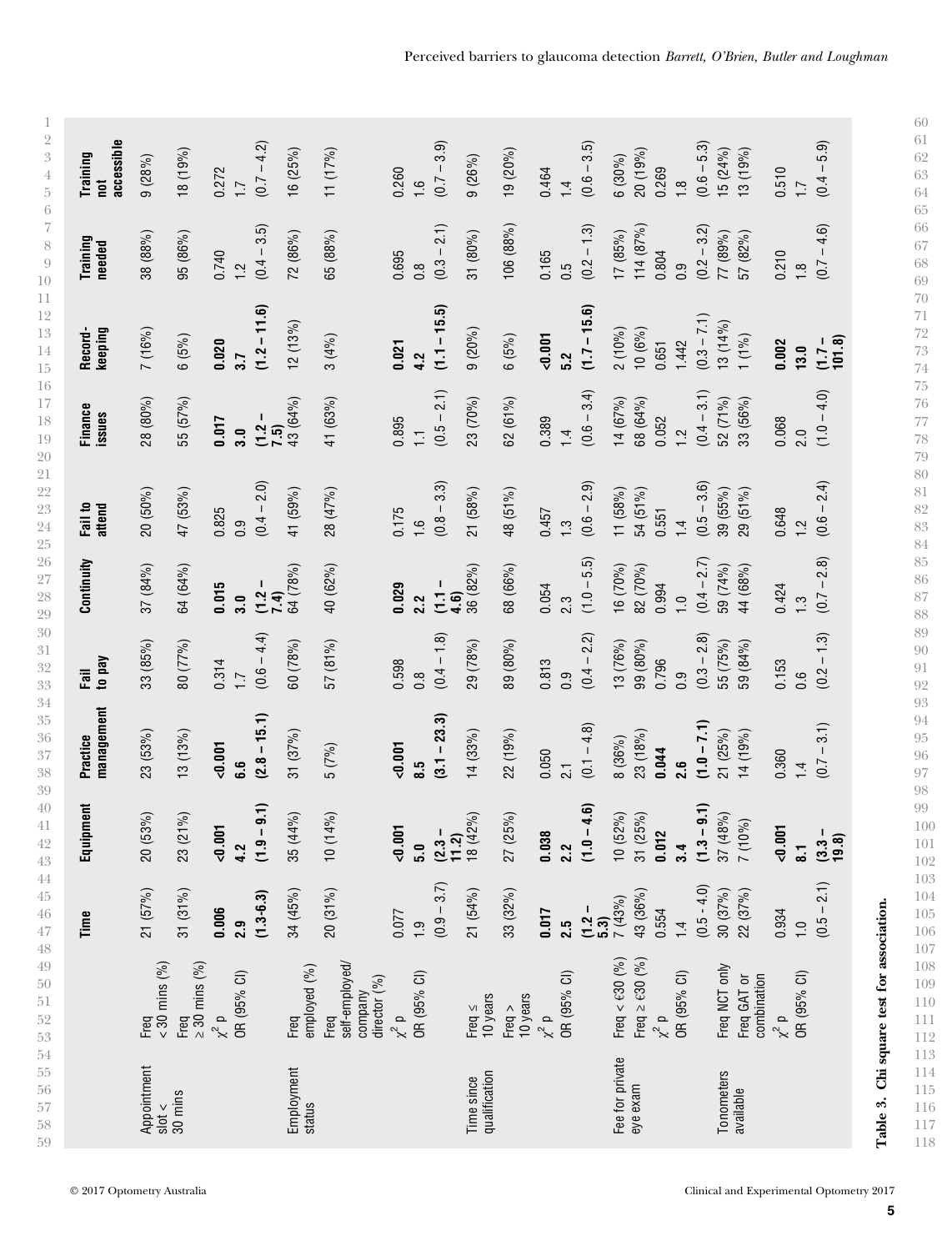<span id="page-7-0"></span>1

|                                 |                                                                                                                                                                                                       | Time                                                            | Equipment                                                                                | management<br>Practice                                                                                                                    | Fail<br>to pay                                                                                                                             | Continuity                                                                                                         | Fail to<br>attend                                                                                                                                           | Finance<br>issues                                                                                                              | Record-<br>keeping                                                                                                                | Training<br>needed                                                                                                                     | Training<br>not<br>accessible                                                                                                        |
|---------------------------------|-------------------------------------------------------------------------------------------------------------------------------------------------------------------------------------------------------|-----------------------------------------------------------------|------------------------------------------------------------------------------------------|-------------------------------------------------------------------------------------------------------------------------------------------|--------------------------------------------------------------------------------------------------------------------------------------------|--------------------------------------------------------------------------------------------------------------------|-------------------------------------------------------------------------------------------------------------------------------------------------------------|--------------------------------------------------------------------------------------------------------------------------------|-----------------------------------------------------------------------------------------------------------------------------------|----------------------------------------------------------------------------------------------------------------------------------------|--------------------------------------------------------------------------------------------------------------------------------------|
| Perimeter<br>available          | OR (95% CI)<br>Freq Yes<br>Freq No<br>$\chi^2$ p                                                                                                                                                      | $(0.6 - 6.1)$<br>48 (40%)<br>4(27%)<br>0.317<br>$\frac{8}{1}$   | $33 (26%)$<br>10 (59%)<br>0.005<br>$\overline{0.2}$                                      |                                                                                                                                           |                                                                                                                                            |                                                                                                                    |                                                                                                                                                             |                                                                                                                                |                                                                                                                                   |                                                                                                                                        |                                                                                                                                      |
| CPD support<br>employer<br>from | OR (95% CI)<br>Freq Yes<br>Freq No<br>$\chi^2$ p                                                                                                                                                      | $(0.7 - 3.0)$<br>29 (43%)<br>17(35%)<br>0.385<br>$\overline{1}$ | $(0.1 - 0.7)$<br>$13 (18%)$<br>$25 (45%)$<br>$< 0.001$<br>0.3<br>0.3                     |                                                                                                                                           |                                                                                                                                            | 78 (71%)<br>13 (68%)<br>0.796<br>0.796<br>12 (70%)<br>45 (73%)<br>0.9<br>0.9<br>0.4 – 1.9)<br>91 (73%)<br>91 (73%) | 59 (56%)<br>9 (47%)<br>0.504<br>1.4<br>(0.5 – 3.7)<br>30 (57%)<br>31 (55%)<br>1.1<br>1.5 – 2.2)<br>58 (53%)<br>11 (55%)<br>11 (55%)<br>11 (55%)<br>11 (55%) |                                                                                                                                | 11 $(7.4\%)$<br>3 $(15\%)$<br>0.250<br>0.5<br>0.5<br>5 $(6\%)$<br>7 $(11\%)$<br>0.5<br>0.5<br>2 $(7\%)$<br>2 $(1\%)$<br>2 $(1\%)$ |                                                                                                                                        |                                                                                                                                      |
| Postgraduate<br>qualification   | OR (95% CI)<br>Freq Yes<br>Freq No<br>$\chi^2$ p                                                                                                                                                      | 43 (36%)<br>$11(50\%)$<br>0.198<br>$\frac{6}{5}$                | $(0.1 - 0.6)$<br>38 (31%)<br>7 (25%)<br>0.555<br>$(0.2 - 1.4)$ $(0.5 - 3.4)$<br><u>ო</u> | 26 (20%)<br>9 (45%)<br>9 (45%)<br><b>0.01 2</b><br><b>0.3</b><br>20 (35%)<br><b>0.33</b><br><b>0.332</b><br>5 (21%)<br>5 (21%)<br>5 (21%) | 99 (80%)<br>15 (83%)<br>0.774<br>0.8<br>(0.2 – 3.1)<br>63 (88%)<br>40 (76%)<br>0.9 – 5.8)<br>10 (79%)<br>17 (85%)<br>0.528<br>0.7<br>0.528 | $(0.7 - 4.7)$                                                                                                      | $(0.4 - 2.4)$                                                                                                                                               | 71 (62%)<br>13 (87%)<br>0.062<br>0.3<br>0.3 (62%)<br>31 (67%)<br>0.4 – 1.8)<br>0.04 – 1.8)<br>7.0<br>7.0<br>8 (42%)<br>8 (42%) |                                                                                                                                   | 114 (87%)<br>17 (81%)<br>0.454<br>1.6<br>57 (89%)<br>57 (80%)<br>0.518<br>0.03 – 2.0)<br>121 (90%)<br>17 (90%)<br>16 (67%)<br>16 (67%) | 25 (22%)<br>2 (14%)<br>0.499<br>1.3<br>(0.6 – 3.1)<br>1.3<br>1.6 (30%)<br>1.5)<br>0.02 – 1.1)<br>0.005<br>0.005<br>1.4<br>1.2 – 1.5) |
|                                 | Statistically significant differences (ρ < 0.05) are highlighted in bold<br>*Expected cell count below five, therefore invalid and removed from the table<br>CPD: continuing professional development |                                                                 |                                                                                          |                                                                                                                                           |                                                                                                                                            |                                                                                                                    |                                                                                                                                                             |                                                                                                                                |                                                                                                                                   |                                                                                                                                        |                                                                                                                                      |

Table 3. Continued Table 3. Continued • a lack of funding for supplementary diagnostic tests, where optometrists agreed that patients were unwilling to pay an extra fee for diagnostic investigations that could not reasonably be provided for a standard eye examination fee and 60 61 62 63 64 65 66

• a strong link between shorter appointment times and increasing barriers to glaucoma detection. 67 68 69

> 70 71 72

# Training needs

The high frequency of agreement (71 per cent) with the need for extra training in examination techniques relating to glaucoma detection contrasts with UK data in which level of training of optometrists was an infrequently cited barrier.<sup>26</sup> This difference might be partly explained by the difference in survey methodologies used in the two studies: Myint and colleagues assessed barriers to glaucoma detection through qualitative analysis of a free-text question and found that time and financial constraints were the most commonly stated barriers.<sup>26</sup> 73 74 75 76 77 78 79 80 81 82 83 84 85 86

The use of Likert items in our survey may have influenced responses, where conscientious practitioners were inclined to agree that further training would improve their ability to detect glaucoma. It is possible they would have been less likely to raise this issue independently. The response to our free-text question regarding barriers to glaucoma detection was low (nine per cent), although it is notable that lack of finance and time were the key barriers raised, showing very close alignment with the barriers identified by optometrists in the UK. 87 88 89 90  $Q_1$ 99  $Q<sub>2</sub>$ 94 95 96 97 98 99 100

While this methodological influence should be acknowledged, the high level of agreement with the need for extra training, and differences identified between the perceived need of optometrists for training in the UK and Ireland, cannot be completely ignored. Higher uptake of postgraduate education among optometrists practising in the UK could have generated higher levels of confidence. Fifteen per cent of respondents to our survey indicated that they have already obtained postgraduate qualifications, whereas uptake of postgraduate education among optometrists working the UK is higher at 24 per cent.<sup>29</sup> Only 15 per cent of our participants agreed that access to training was a barrier (Table 2), implying that training is perceived as available but is 101 102 103 104 105 106 107 108 109 110 111 112 113 114 115 116 117 118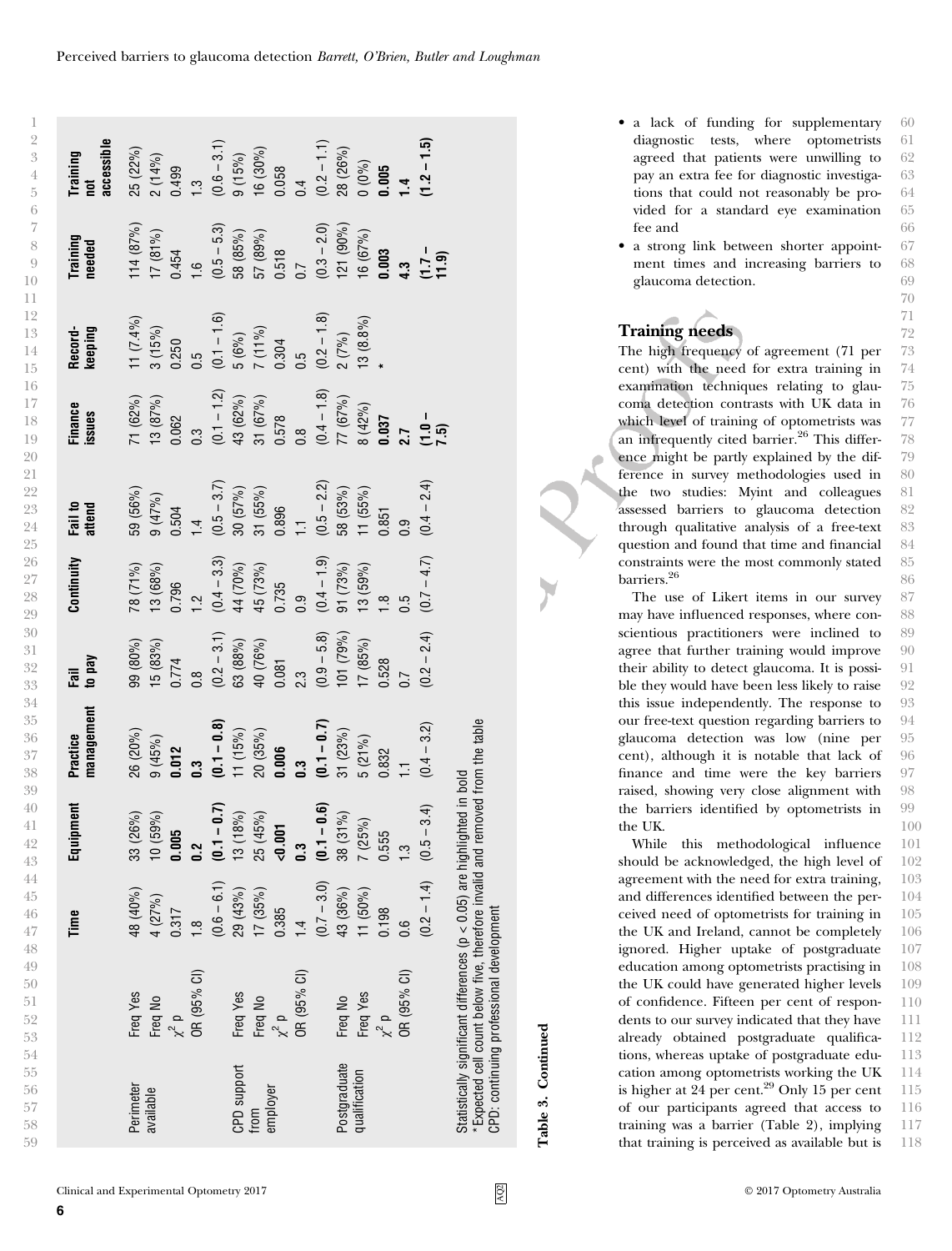and management of ocular pathology. In this new environment, Irish optometrists might feel more motivated to engage in further education and training, as any new skills can now be put to use in areas of personal interest. A UK survey found that 42.7 per cent of optometrists identified a special interest in a particular area of optometry, and 69 per cent of these respondents wished to undertake further training in the field of interest. $29$  The top area of special

Even those optometrists who may not feel inclined to partake in structured postgraduate education will need to meet a new statutory requirement for CPD. The new optometric regulatory body, CORU, requires 30 hours of CPD in a 12-month period, with the first cycle beginning on 1 April 2017. Educators should consider this potential extra demand for postgraduate education in Ireland, and further analysis into the types of training that can develop real improvements in clinical competence<sup>23,35,36</sup> should be prioritised. Any new educational opportunities should be developed in consultation with the profession, to ensure that the identified need for extra training is appropriately addressed. Consideration should also be given to the design and content of the undergraduate degree program, to ensure that newly qualified optometrists are appropriately trained in glaucoma detection and also equipped with the skills to engage in and take responsibility for their own conti-

interest was glaucoma.29

nuing professional development.

Very few of the optometrists surveyed had glaucoma-specific qualifications; just six of the 30 respondents with completed postgraduate education had completed a glaucoma module or certificate, although only 14 of the 30 gave enough detail in their answer so that the exact type of postgraduate qualification could be discerned. Respondents were considered to have completed postgraduate education if they had completed a Level 9 or 10 postgraduate course in any area relating to optometric practice, including modules, certificates, diplomas, clinical masters or PhDs.

<span id="page-8-0"></span>

| Variable                                                                        | <b>Training needed</b><br>OR (95% CI) | p-value       |
|---------------------------------------------------------------------------------|---------------------------------------|---------------|
| Tonometry equipment available: NCT only                                         | $2.2(1.0-4.9)$                        | 0.062         |
| GAT only                                                                        | $3.5(0.6 - 20.0)$                     |               |
| Competence on BIO                                                               | $1.0(0.7-1.3)$                        | 0.88          |
| Support for CPD                                                                 | $0.7(0.3-1.4)$                        | 0.30          |
| Years since qualification                                                       | $1.0(1.0-1.0)$                        | 1.0           |
| Postgraduate education<br>Number of optometrists working within the<br>practice | $3.2(1.3 - 8.1)$<br>$1.0(0.9-1.2)$    | 0.013<br>0.86 |

 $\overline{AQ3}$  $\overline{AQ3}$  $\overline{AQ3}$  CPD: continuing professional development, BIO: binocular indirect ophthalmoscopy

#### Table 4. Ordinal regression

not being availed of, so the difference in uptake of postgraduate education is unlikely to be accounted for by lack of access alone.

In the UK, optometrists can participate in a variety of enhanced service schemes,  $30$ examples of which include glaucoma repeat measures, $31$  referral refinement $32$ and comanagement, $33$  many of which require postgraduate training. It is possible that the lack of extended scope roles in Ireland has resulted in a relatively lower level of uptake of postgraduate training. Within our free-text response spaces, two optometrists noted that they would consider structured postgraduate training only if shared care, or enhanced scope schemes became a reality in Ireland.

At the time of the survey, optometrists in Ireland were constrained in their scope of practice by a restrictive and arguably archaic legislation, which obliged optometrists to refer patients to a medical practitioner once the minimum index of suspicion for pathology was met and stated that: '[A] registered optician who is not a registered medical practitioner shall not suggest by any written or oral statement or by any action that the registered optician has made or is capable of making a medical diagnosis of a disease of the eye

or that, in relation to the treatment of the eyes, the registered optician has done or is capable of doing anything other than:

- A. in the case of a registered optometrist, the prescribing or provision of spectacles, or
- B. in the case of a registered dispensing optician, the provision of spectacles.'

Optometrists practising within this context may have felt discouraged from expanding their clinical skill and expertise, and may have considered themselves 'overtrained' for the role defined by the 1956 legislation.

This legislation was repealed on 31 October 2015, being replaced by the Health (Miscellaneous Provisions) Act 2015, and regulation of optometry was transferred to a new multi-profession health regulator called CORU. Under the new legislation, scope of practice has been defined loosely, stating that professionals must 'act within the limits of (their) knowledge, skills, competence and experience' and 'practise only in areas in which (they) have relevant competence, education, training and experience'.<sup>34</sup> Within this framework, there is clear scope for optometrists, with the appropriate skills, to become more involved in the diagnosis, monitoring

|                        | <b>Estimate</b>  | SE            | z-value         | Odds ratio   | <b>Confidence interval</b>           | p-value            |
|------------------------|------------------|---------------|-----------------|--------------|--------------------------------------|--------------------|
| Intercept<br>Time slot | $-2.29$<br>0.072 | 0.67<br>0.022 | $-3.43$<br>3.35 | 0.10<br>1.08 | $(0.026 - 0.35)$<br>$(1.033 - 1.13)$ | < 0.001<br>< 0.001 |
|                        |                  |               |                 |              |                                      |                    |

#### Table 5. Time slot logistic regression analysis

Interestingly, any form of postgraduate education (as defined above) appeared to increase optometrists' confidence in their ability to detect glaucoma. They were less likely to agree with the Likert item 'I need extra training'. Perhaps this indicates that those optometrists who have sought postgraduate education are more independent, life-long learners, and even if they have not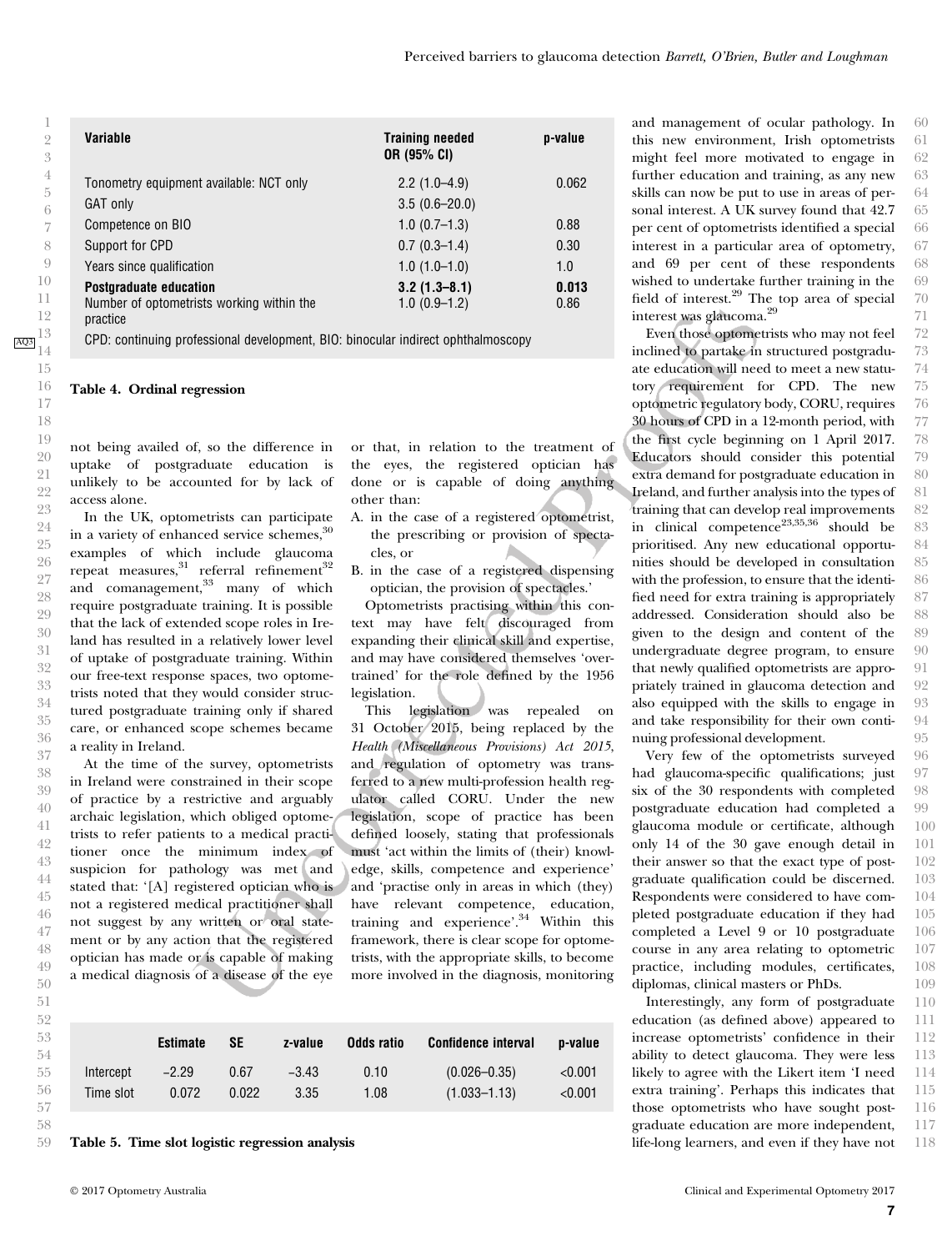1



Figure 2. Time slot logistic regression analysis graph, the dots and n depict the number of optometrists who indicated no barrier  $(1)$  or that there is a time barrier  $(0)$  as a function of time slot (minutes)

completed a course specifically relating to glaucoma detection, they are confident in their own abilities to keep their training up

#### Financial constraints

Patient unwillingness to self-fund supplementary diagnostic tests within optometry practices was the second most frequently perceived limitation to case findings of optometrists for glaucoma. A similar theme emerged in free-text responses, where shortfalls of state funding as well as the unwillingness of patients to pay supplementary fees, were identified as barriers to buying equipment and giving extra 'chair time' for enhanced diagnostic tests. Optometrists could potentially improve patient uptake of supplementary testing by improving patient education, putting emphasis on the importance of detecting insidious disease and emphasising the clinical rather than the commercial aspects of their service. 37 38 39 40 41 49 43 44 45 46 47 48 49

Shah and colleagues found that only a minority of optometrists discussed glaucoma risk factors with a patient of African racial decent, even when the standardised patient asked the optometrist if she was at greater risk of any eye conditions,  $37$ showing that patient education by optometrists is likely to be underutilised and inconsistent. However, even if patient education was significantly improved, the  $50$ 51 52 53 54 55 56 57 58 59

funding structures within the health-care system may incentivise patients to seek referral to secondary care, where appointments are free, rather than self-fund diagnostic testing within an optometry practice.

In Ireland, the state is the largest single purchaser of optometry services, subsidising eye examinations and optical appliances through a variety of schemes.<sup>38</sup> When the survey was conducted, the contracts did not allow or pay for repeat appointments to refine clinical decisionmaking, so patients found suspect for glaucoma had to pay for follow-up appointments—for example, repeated visual fields or tonometry measurements—or the practice provided these services with no additional remuneration. Public hospital services including ophthalmology outpatient departments are free to all, subject to small co-payments. This financial incentive, coupled with the considerable pressure optometrists are under to detect every case of sight-threatening disease, naturally leads to false positive referrals to secondary care.

Low-risk patients, who might suitably undergo further investigations and monitoring within community optometry, may be added to the long waiting list for public ophthalmology outpatient appointments. This circumstance has been studied by Tuck,39 who found that 74 per cent of the patients referred by an optometrist with 'almost definite' glaucoma were confirmed as having the condition, compared with only 21 per cent of those with 'possible' glaucoma.

60 61 69

Recent contract negotiations have led to significant modernisation of the contractual agreements between the Department of Social Protection and those optometrists agreeing to provide state-funded eye examinations. On 4 April 2017, a notification was issued declaring that the primary eye examination fee was to be increased from €22.42 to  $€30.00$ , and a further  $€20$  ( $€30$  if dilation is required) would be paid for a follow-up or repeat appointment. This represents an important change in the current funding of optometry practices, which could have a significant impact on optometric glaucoma case findings procedures, potentially facilitating more accurate diagnostic testing within community-based optometry practices. The significant increases in funding may affect both the time and equipment available to optometrists in community practice. Our Chi-square analysis (Table 3) shows that optometrists charging less than  $€30$  for a private eye examination were significantly more likely to agree with the Likert item 'the equipment available where I work is inadequate; this limits the accuracy of my glaucoma exam'. The new fee structures demonstrate recognition of the primary eye-care services provided by optometrists, and they may represent a watershed moment in clinical practice patterns. Future work should look to map the changes in practice norms that emerge from the increased funding of optometry services in Ireland. 63 64 65 66 67 68 69 70 71 79 73 74 75 76 77 78 79 80 81 82 83 84 85 86 87 88 89 90  $Q_1$ 99  $Q<sub>2</sub>$ 94 95 96 97

It stands to reason that optometrists with shorter appointment times would feel that time constraints limit their abilities to detect glaucoma and the logistic regression (Table 5, Figure 2) confirmed that time per appointment was a significant predictor of agreement with this barrier. It is also important to note that this same group identified many more barriers, which highlights the importance of time as a facilitator of comprehensive and effective clinical practice. 98 99 100 101 102 103 104 105 106 107 108 109

Time since registration was found to be a significant predictor of sight test time, where optometrists with less experience are more likely to have shorter appointment times. It is possible that younger or more junior optometrists are more susceptible to pressure from management to deliver faster eye examinations. Senior or more experienced clinicians may have more confidence in dictating 110 111 112 113 114 115 116 117 118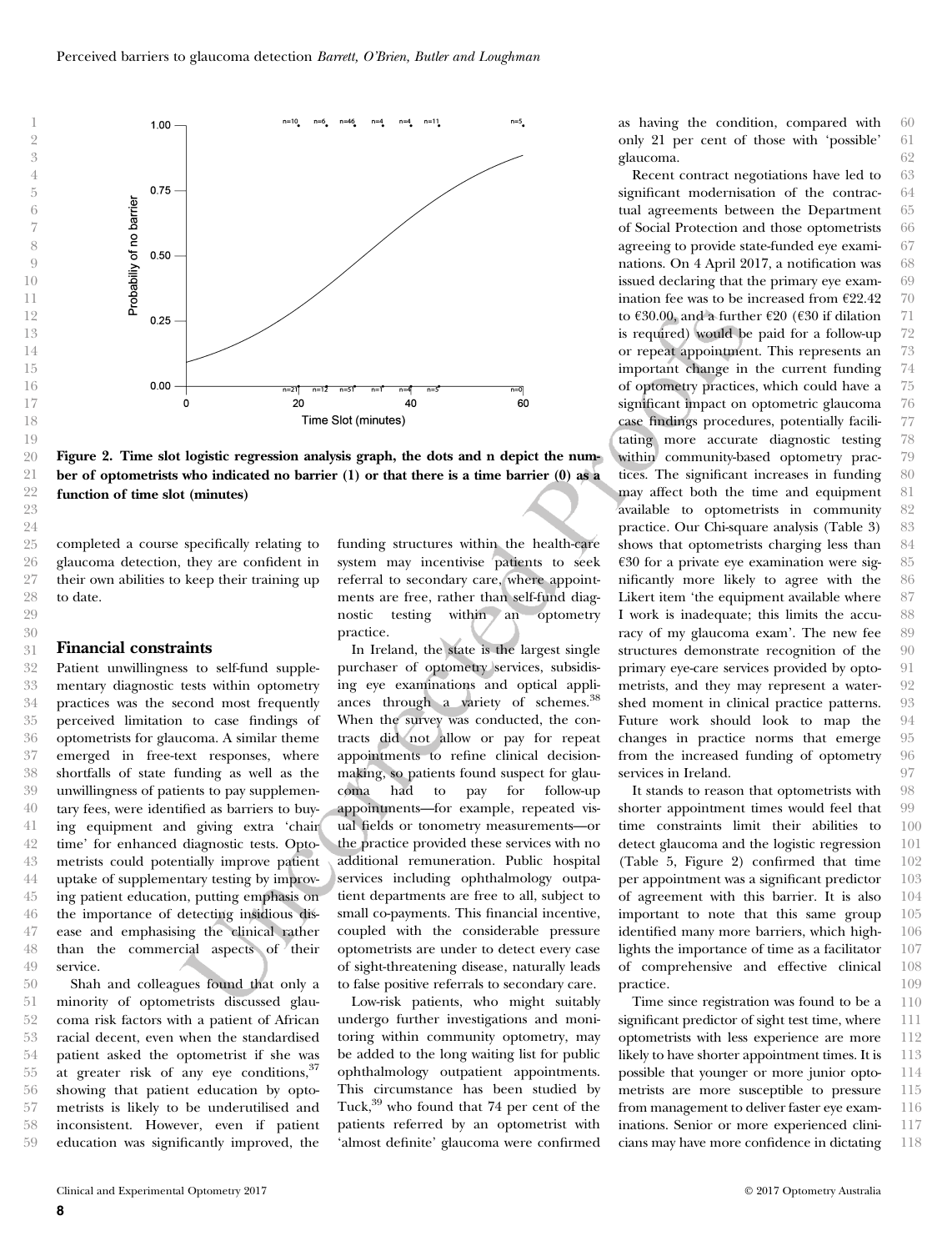suitable appointment times, or may be in the position of setting their own appointment diaries. Although there was a much higher proportion of less experienced optometrists working in large retail groups or franchises, which tended to have shorter appointment times compared to independent private practices, the regression shows that time since registration is a significant predictor of test time even when this confounding factor is adjusted for (Table 6).

Davey and colleagues $15$  examined the factors influencing false positive referrals from optometrists and found that clinician experience had the greatest effect on referral accuracy, where inexperienced optometrists were more likely to generate false positive referrals to ophthalmology. Shorter appointment times for inexperienced optometrists might contribute to this effect, where less experienced optometrists, who might be more uncertain of a diagnosis, also have less time to refine their clinical decision-making, making them more likely to make unnecessary referrals.

The factor which had most effect on the time per appointment was mode of practice, where optometrists working in large multiples or franchises were predicted to have significantly shorter test times than those in independent private practice. The assumption one could draw from this is that franchised practices and large retail groups have a higher volume of patients, and optometrists are under pressure to produce faster eye examinations, but other factors might also be at play. Multiples often have more ancillary staff members who can carry out preliminary testing prior to the eye examination. This can shorten examination times significantly and is arguably a better use of time spent by the optometrists.

There may also be a significant difference in the patient populations of the different types of practices, representing a type of causality dilemma. It is possible that more 'straightforward' patients tend to present to multiples or franchises, whereas patients who perceive their issues as more complex, tend to present to independent optometry practices that may be perceived as more competent or clinically experienced, given that there is a much higher proportion of more experienced optometrists working in independently owned businesses. Therefore, the shorter appointment times reported by those in multiples or franchised practices may result from their less complex patient base, or vice versa. However, the fact remains that shorter appointment slots appear to influence the perceptions of optometrists of the barriers that exist to glaucoma detection. Although the Association of Optometrists Ireland advises that eye examinations should not take less than 20 minutes,  $40$  our findings suggest that a sight test time of 30 minutes or longer is more appropriate, which falls in line with recommendations from the Scottish General Ophthalmic Services.<sup>41</sup>

State financing of extra time for diagnostic testing within community optometry could facilitate more accuracy in referrals to secondary care, which would be likely to result in a net saving for the state  $32$  while also relieving the significant psychological burden<sup>42</sup> created by unnecessary referrals. The recent renegotiation of eye examination fees may serve to address the time and finance issues identified; similar repeat measures schemes have proved to be a  $\cos t$ -effective<sup>43</sup> intervention in the glaucoma care pathway. It will be interesting to observe how the increased funds are implemented across various practice settings, and whether increased fees will result in

| <b>Variable</b>                                                                                                                      | B       | SE <sub>R</sub> | β       |         | p-value |
|--------------------------------------------------------------------------------------------------------------------------------------|---------|-----------------|---------|---------|---------|
| Intercept                                                                                                                            | 30.26   | 2.88            |         | 10.49   | < 0.001 |
| Fee per eve exam                                                                                                                     | 0.24    | 0.055           | 0.29    | 4.39    | < 0.001 |
| Years since qualification                                                                                                            | 0.12    | 0.045           | 0.17    | 2.63    | 0.010   |
| Mode of practice                                                                                                                     | $-7.88$ | 1.33            | $-0.39$ | $-5.92$ | < 0.001 |
| B: unstandardised regression coefficient, $SE_B$ : standard error of coefficient, $\beta$ : standardised<br>coefficient, t: t-value. |         |                 |         |         |         |

Table 6. Multiple linear regression analysis summary

improved equipment levels and increased appointment times, or perhaps just become assimilated into the business without any discernible change to service provision.

#### Limitations

Surveys are vulnerable to both sampling and response bias, and a healthy degree of scepticism toward survey data is often appropriate. The methodology used within our survey aimed to minimise bias, and the demographics of the respondents do appear representative in terms of geographic location and time since qualification. Being aware of the potential for bias, particularly voluntary response bias where the survey can over-represent individuals with strong opinions, we have conducted a conscientious and judicious analysis of the survey responses.

#### **CONCLUSIONS**

This paper is the first in-depth exploration of perceptions of optometrists of the barriers to glaucoma detection in community practice in Ireland. The research took place at a critical time for Irish optometry, taking stock of practice norms prior to the enactment of landmark legislation, which may usher in significant developments in the scope of practice over the coming years.

Any change in scope of practice will need to be underpinned by appropriate training, education and experience, and responses of optometrists to the survey show a clear acknowledgement of the link between further education and improving clinical practice. To deliver real improvements in clinical competence, the type of training made available should be carefully considered by educators and legislators in Ireland. 103

The responses also identified financial constraints on clinical practice that may be addressed by the recent renegotiation of eye examination fees in Ireland. Increased fees and repeat measures allowances may serve to provide more equitable access to refined clinical decision-making. Increases in the standard eye examination fee might be best used to facilitate longer appointment times, so that optometrists, including younger graduates and those working in multiples, are not burdened with examination times that limit their perceived ability to detect glaucoma. Future research should build on the findings presented in this 104 105 106 107 108 109 110 111 112 113 114 115 116 117 118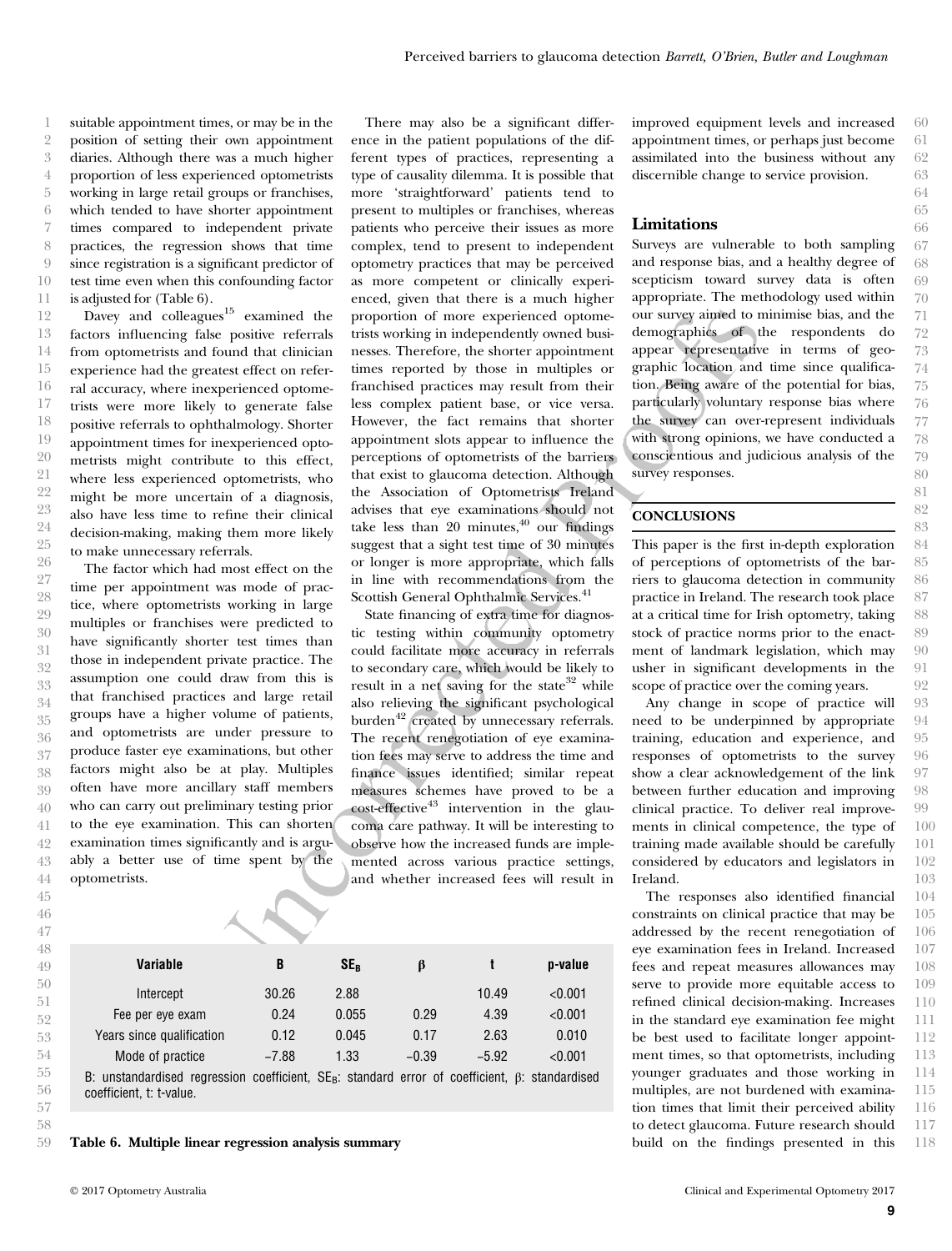paper, to analyse the impact of funding increases and legislative changes on optometric clinical practice patterns in Ireland.

#### **DISCLOSURE**

16 17

The authors report no conflicts of interest and have no proprietary interest in any of the materials mentioned in this article.

#### ACKNOWLEDGEMENTS

This work was supported by research funding from the Association of Optometrists Ireland. Special thanks to Claire Mc Donnell for lending her expertise on survey design. 12 13 14 15

#### **REFERENCES**

- 1. Resnikoff S, Pascolini D, Etya'ale D, et al. Policy and Practice. Bull World Health Organ 2004; 82: 844–851. 18 19  $20$
- 2. Deloitte Access Economics. The economic impact of vision impairment and blindness in the Republic of Ireland NCBI (National Council for the Blind of Ireland). 2011 [http://www.lenus.ie/hse/](http://www.lenus.ie/hse/handle/10147/300393) [handle/10147/300393](http://www.lenus.ie/hse/handle/10147/300393), accessed 21/12/16. 21 22 23 24
- 3. Coffey M, Reidy A, Wormald R, Xian WX, Wright L, Courtney P. Prevalence of glaucoma in the west of Ireland. Br J Ophthalmol 1993; 77: 17–21. 25 26 27
- 4. Health Service Executive. Health Service National Service Plan 2014 Our Service Priorities. 2014. [http://www.drugs.ie/resources](http://www.drugs.ie/resourcesfiles/reports/HSE_nationalserviceplan2014.pdf)files/reports/HSE [\\_nationalserviceplan2014.pdf](http://www.drugs.ie/resourcesfiles/reports/HSE_nationalserviceplan2014.pdf), accessed 21/12/16. 98  $90$ 30 31
- 5. Layte R (ESRI), Barry M, Bennett K, et al. Projecting the Impact of Demographic Change on the Demand for and Delivery of Health Care in Ireland. 2009. [https://www.esri.ie/publications/](https://www.esri.ie/publications/projecting-the-impact-of-demographic-change-on-the-demand-for-and-delivery-of-health-care-in-ireland) [projecting-the-impact-of-demographic-change-on](https://www.esri.ie/publications/projecting-the-impact-of-demographic-change-on-the-demand-for-and-delivery-of-health-care-in-ireland)[the-demand-for-and-delivery-of-health-care-in-irela](https://www.esri.ie/publications/projecting-the-impact-of-demographic-change-on-the-demand-for-and-delivery-of-health-care-in-ireland) [nd/,](https://www.esri.ie/publications/projecting-the-impact-of-demographic-change-on-the-demand-for-and-delivery-of-health-care-in-ireland) accessed 2/11/16. 39 33 34 35 36
- 6. Burr JM, Mowatt G, Hernández R, et al. The clinical effectiveness and cost-effectiveness of screening for open angle glaucoma: a systematic review and economic evaluation. Health Technol Assess (Rockv) 2007; 11: iii-iv, ix-x, 1–190. 37 38 39 40
- 7. Mowatt G, Burr JM, Cook JA, et al. Screening tests for detecting open-angle glaucoma: Systematic review and meta-analysis. Investig Ophthalmol Vis Sci 2008; 49: 5373–5385. 41 49 43 44
- 8. Sheldrick J, Ng C, Austin D. Analysis of referral routes and diagnostic accuracy in cases of suspected glaucoma. Ophthal Epidemiol 1994; I: 31–38. 45 46 47
	- 9. Bell RWD, O'Brien C. The diagnostic outcome of new glaucoma referrals. Ophthal Physiol Opt 1997; 17: 3–6.
- 10. Shickle D, Griffin M, Evans R, et al. Why don't younger adults in England go to have their eyes examined? Ophthalmic Physiol Opt 2014; 34: 38–45.  $50$ 51 52
- 11. Vernon SA. The changing pattern of glaucoma referrals by optometrists. Eye (Lond) 1998; 12 (Pt 5): 854–857. 53 54
- 12. Theodossiades J, Murdoch I, Cousens S. Glaucoma case finding: a cluster-randomised intervention trial. Eye (Lond) 2004; 18: 483–490. 55 56 57
- 13. Bowling B, Chen SDM, Salmon JF. Outcomes of referrals by community optometrists to a hospital 58 59

glaucoma service. Br J Ophthalmol 2005; 89: 1102–1104.

- 14. Scully ND, Chu L, Siriwardena D, Wormald R, Kotecha A. The quality of optometrists' referral letters for glaucoma. Ophthalmic Physiol Opt 2009; 29: 26–31.
- 15. Davey CJ, Scally AJ, Green C, Mitchell ES, Elliott DB. Factors influencing accuracy of referral and the likelihood of false positive referral by optometrists in Bradford, United Kingdom. J Optom 2016; 9: 158–165.
- 16. Henson DB, Spencer AF, Harper R, Cadman EJ. Community refinement of glaucoma referrals. Eye (Lond) 2003; 17: 21–26.
- 17. Ratnarajan G, Newsom W, French K, et al. The impact of glaucoma referral refinement criteria on referral to, and first-visit discharge rates from, the hospital eye service: The Health Innovation & Education Cluster (HIEC) Glaucoma Pathways project. Ophthalmic Physiol Opt 2013; 33: 183–189.
- 18. Shah S, Murdoch IE. NICE impact on glaucoma case detection. Ophthalmic Physiol Opt 2011; 31: 339–342.
- 19. Harper R, Henson D, Reeves BC. Appraising evaluations of screening/diagnostic tests: the importance of the study populations. Br  $\int$  Ophthalmol 2000; 84: 1198–1202.
- 20. Hadwin SE, Redmond T, Garway-Heath DF, et al. Assessment of optic disc photographs for glaucoma by UK optometrists: The Moorfields Optic Disc Assessment Study (MODAS). Ophthalmic Physiol Opt 2013; 33: 618–624.
- 21. Meszaros L. Navigating optometric litigation. Optom. Times. 2012. [http://optometrytimes.](http://optometrytimes.modernmedicine.com/optometrytimes/news/modernmedicine/modern-medicine-feature-articles/navigating-optometric-litigation?page=full) [modernmedicine.com/optometrytimes/news/mo](http://optometrytimes.modernmedicine.com/optometrytimes/news/modernmedicine/modern-medicine-feature-articles/navigating-optometric-litigation?page=full) [dernmedicine/modern-medicine-feature-articles/](http://optometrytimes.modernmedicine.com/optometrytimes/news/modernmedicine/modern-medicine-feature-articles/navigating-optometric-litigation?page=full) [navigating-optometric-litigation?page=full](http://optometrytimes.modernmedicine.com/optometrytimes/news/modernmedicine/modern-medicine-feature-articles/navigating-optometric-litigation?page=full) accesse d 22/03/17.
- 22. Sherman J. Top Triggers for Malpractice Suits. Optom Manag 2001. [http://www.optometricmanag](http://www.optometricmanagement.com/issues/2001/july-2001/top-triggers-for-malpractice-suits) [ement.com/issues/2001/july-2001/top-triggers-fo](http://www.optometricmanagement.com/issues/2001/july-2001/top-triggers-for-malpractice-suits) [r-malpractice-suits](http://www.optometricmanagement.com/issues/2001/july-2001/top-triggers-for-malpractice-suits) accessed 22/03/17.
- 23. Yoshioka N, Wong E, Kalloniatis M, et al. Influence of education and diagnostic modes on glaucoma assessment by optometrists. Ophthalmic Physiol Opt 2015; 35: 682–698.
- 24. National Treatment Purchase Fund. Ophthalmology waiting lists by hospital September 2016. Accessed 21/12/16.
- 25. Myint J, Edgar DF, Kotecha A, Murdoch IE, Lawrenson JG. A national survey of diagnostic tests reported by UK community optometrists for the detection of chronic open angle glaucoma. Ophthalmic Physiol Opt 2011; 31: 353–359.
- 26. Myint J, Edgar DF, Kotecha A, Murdoch IE, Lawrenson JG. Barriers perceived by UK-based community optometrists to the detection of primary open angle glaucoma. Ophthalmic Physiol Opt 2010; 30: 847–853.
- 27. Schaefer DR, Dillman DA. Development of a standard e-mail methodology: Results of an experiment. Public Opin Q 1998; 62: 378–397.
- 28. Central Statistics Office. Census 2011 Population Classified by Area Table 1 Population of each province, county and city with actual and percentage change, 2006 and 2011 Census 2011 – Population Classified by Area. 2011 [http://](http://www.cso.ie/en/media/csoie/census/documents/census2011vol1andprofile1/Tables) [www.cso.ie/en/media/csoie/census/documents/](http://www.cso.ie/en/media/csoie/census/documents/census2011vol1andprofile1/Tables) [census2011vol1andpro](http://www.cso.ie/en/media/csoie/census/documents/census2011vol1andprofile1/Tables)file1/Tables,1-4.pdf access ed 2/11/16.
- 29. The College of Optometrists. The Optical Workforce Survey 2015. London, 2015http:/[/www.](http://www.college-optometrists.org/en/research/funded-projects/commissioned-research-2.cfm/Optical) [college-optometrists.org/en/research/funded-pro](http://www.college-optometrists.org/en/research/funded-projects/commissioned-research-2.cfm/Optical) [jects/commissioned-research-2.cfm/Optical](http://www.college-optometrists.org/en/research/funded-projects/commissioned-research-2.cfm/Optical) Workforce Survey, accessed 2/11/16. 60 61 69 63 64
- 30. Parkins DJ, Curran R, Pooley JE, Ryan B. The developing role of optometrists as part of the NHS primary care team. The developing role of optometrists as part of the NHS primary care team. Optom Pract 2014; 15: 177–184.

- 31. QIPP. Avoiding unnecessary referral for glaucoma: use of a repeat measurement scheme. NHS South East London. 2011. [https://www.nice.org.](https://www.nice.org.uk/guidance/qs7/resources/qipp-case-study-avoiding-unnecessary-referral-for-glaucoma-use-of-a-repeat-measurement-scheme-110018-485840557) [uk/guidance/qs7/resources/qipp-case-study-avoi](https://www.nice.org.uk/guidance/qs7/resources/qipp-case-study-avoiding-unnecessary-referral-for-glaucoma-use-of-a-repeat-measurement-scheme-110018-485840557) [ding-unnecessary-referral-for-glaucoma-use-of-a](https://www.nice.org.uk/guidance/qs7/resources/qipp-case-study-avoiding-unnecessary-referral-for-glaucoma-use-of-a-repeat-measurement-scheme-110018-485840557)[repeat-measurement-scheme-110018-485840557](https://www.nice.org.uk/guidance/qs7/resources/qipp-case-study-avoiding-unnecessary-referral-for-glaucoma-use-of-a-repeat-measurement-scheme-110018-485840557), accessed 22/12/16.
- 32. Ratnarajan G, Newsom W, Vernon SA, et al. The effectiveness of schemes that refine referrals between primary and secondary care – the UK experience with glaucoma referrals: the Health Innovation & Education Cluster (HIEC) Glaucoma Pathways Project. BMJ Open 2013; 3: 1–8.
- 33. Marks JR, Harding AK, Harper RA, et al. Agreement between specially trained and accredited optometrists and glaucoma specialist consultant ophthalmologists in their management of glaucoma patients. Eye (Lond) 2012; 26: 853–861.
- 34. CORU. Guide to the Code of Professional Conduct and Ethics. 2013 [http://coru.ie/uploads/](http://coru.ie/uploads/documents/Professional_Conduct_and_Ethics.pdf) [documents/Professional\\_Conduct\\_and\\_Ethics.pdf](http://coru.ie/uploads/documents/Professional_Conduct_and_Ethics.pdf), accessed 2/11/16.
- 35. Myint J, Edgar DF, Murdoch IE, Lawrenson JG. The impact of postgraduate training on UK optometrists' clinical decision-making in glaucoma. Ophthalmic Physiol Opt 2014; 34: 376–384.
- 36. Patel UDM, Murdoch IE, Theodossiades J. Glaucoma detection in the community: does ongoing training of optometrists have a lasting effect? Eye (Lond) 2006; 20: 591–594.
- 37. Shah R, Edgar DF, Spry PG, et al. Glaucoma detection: the content of optometric eye examinations for a presbyopic patient of African racial descent. Br J Ophthalmol 2009; 93: 492–496.
- 38. The Competition Authority. Competition in Professional Services. 2006 doi:10.1093/joclec/ nhl008. [http://ccpc.ie/competition-professional](http://ccpc.ie/competition-professional-services)[services](http://ccpc.ie/competition-professional-services), accessed 2/11/16.
- 39. Tuck MW. Referrals for suspected glaucoma: an International Glaucoma Association survey. Ophthalmic Physiol Opt 1991; 11: 22–26. 100 101 102
- 40. Association of Optometrists Ireland. Guidelines for Members regarding performance of Eye Examinations. 2009http:/[/www.aoi.ie/system/](http://www.aoi.ie/system/files/attachments/Eye) fi[les/attachments/Eye](http://www.aoi.ie/system/files/attachments/Eye) Examination Guidelines Aug 09.pdf, accessed 2/11/16. 103 104 105 106
- 41. Primary and Community Care Directorate, The Scottish Government. The NHS (General Ophthalmic Services) (Scotland) amendment regulations 2010. PCA(O)(2010)1. 2010http:/[/www.sehd.scot.](http://www.sehd.scot.nhs.uk/pca/PCA2010) [nhs.uk/pca/PCA2010](http://www.sehd.scot.nhs.uk/pca/PCA2010)(O)01.pdf, accessed 2/11/16.
- 42. Davey CJ, Harley C, Elliott DB. Levels of State and Trait Anxiety in Patients Referred to Ophthalmology by Primary Care Clinicians: A Cross Sectional Study. PLoS One 2013; 8. doi:[https://](https://doi.org/10.1371/journal.pone.0065708) [doi.org/10.1371/journal.pone.0065708](https://doi.org/10.1371/journal.pone.0065708). 111 112 113 114
- 43. Parkins DJ, Edgar DF. Comparison of the effectiveness of two enhanced glaucoma referral schemes. Ophthalmic Physiol Opt 2011; 31: 343–352. 115 116 117 118

48 49